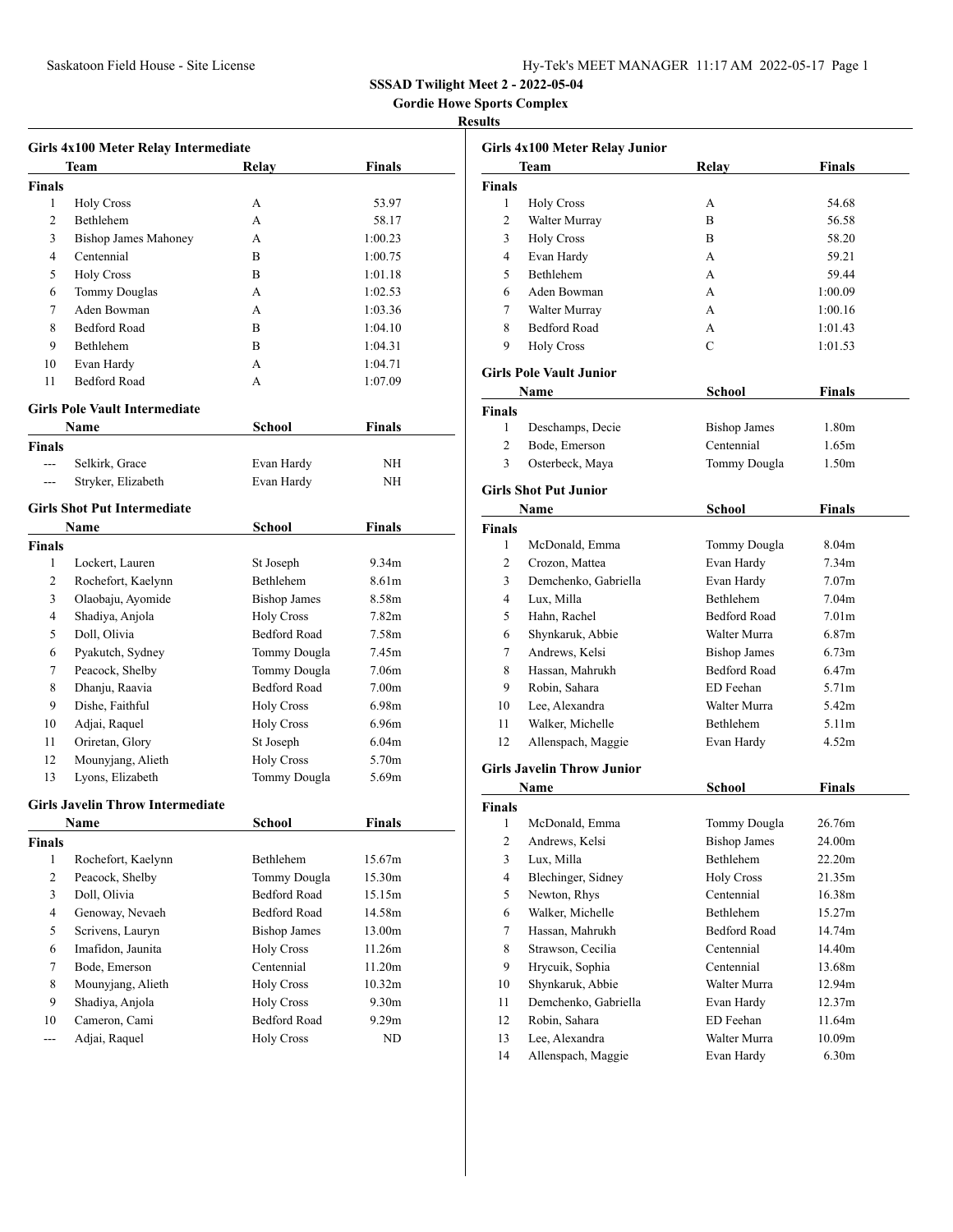**Gordie Howe Sports Complex** 

| <b>Girls 3000 Meter Run Int Jnr Senior</b> |                          |                     |            |  |  |
|--------------------------------------------|--------------------------|---------------------|------------|--|--|
|                                            | Finals<br>Name<br>School |                     |            |  |  |
| <b>Finals</b>                              |                          |                     |            |  |  |
| 1                                          | Lewans, Alexis           | <b>Holy Cross</b>   | 12:49.60   |  |  |
| $\overline{2}$                             | Nemeth, Eszter           | Walter Murra        | 12:50.56   |  |  |
| 3                                          | Helgason, Kaitlyn        | Walter Murra        | 13:21.10   |  |  |
| $\overline{4}$                             | Hilderman, Caley         | Marion Graha        | 13:33.34   |  |  |
| 5                                          | Kuntz, Sydnee            | Centennial          | 14:02.41   |  |  |
| 6                                          | Peace, Abby              | Centennial          | 14:02.55   |  |  |
| 7                                          | Maier, Amelia            | Centennial          | 14:06.10   |  |  |
| 8                                          | Codling, Jayda           | <b>Holy Cross</b>   | 14:08.01   |  |  |
| 9                                          | Hahn, Rachel             | <b>Bedford Road</b> | 14:08.64   |  |  |
| 10                                         | Davies, Megan            | <b>Holy Cross</b>   | 14:11.03   |  |  |
| 11                                         | Dallaire, Serena         | Walter Murra        | 14:13.10   |  |  |
| 12                                         | Hanson, Sophia           | <b>Holy Cross</b>   | 14:22.54   |  |  |
| 13                                         | Shirtliffe, Farren       | <b>Holy Cross</b>   | 14:23.95   |  |  |
| 14                                         | Crump, Josie             | St Joseph           | 14:24.78   |  |  |
| 15                                         | Govender, Revanya        | Aden Bowman         | 14:24.96   |  |  |
| 16                                         | Guenther, Micah          | <b>Bishop James</b> | 14:50.75   |  |  |
| 17                                         | Mack, Jaelyn             | Walter Murra        | 14:56.32   |  |  |
| 18                                         | Rainville, Georgia       | Marion Graha        | 15:05.50   |  |  |
| 19                                         | Prokop, Charli           | St Joseph           | 15:15.72   |  |  |
| 20                                         | Friesen. Thea            | Tommy Dougla        | 15:23.07   |  |  |
| 21                                         | Dillman, Riane           | Mount Royal         | 15:48.77   |  |  |
| 22                                         | Ojo, Daniella            | St Joseph           | 15:49.22   |  |  |
| 23                                         | Do, Linda                | <b>Bethlehem</b>    | 16:23.85   |  |  |
| 24                                         | Cayabyob, Katelyn        | <b>Holy Cross</b>   | 17:05.49   |  |  |
| ---                                        | Dillman, Bailee          | Mount Royal         | <b>DNF</b> |  |  |
| ---                                        | Lamont, Klaire           | <b>Holy Cross</b>   | <b>DNF</b> |  |  |

#### **Girls 4x100 Meter Relay Senior**

|                | Team                                   | Relay          | <b>Finals</b> |
|----------------|----------------------------------------|----------------|---------------|
| <b>Finals</b>  |                                        |                |               |
| $\mathbf{1}$   | St Joseph                              | A              | 51.46         |
| 2              | Aden Bowman                            | $\mathsf{A}$   | 53.58         |
| 3              | <b>Holy Cross</b>                      | $\mathcal{C}$  | 54.04         |
| $\overline{4}$ | <b>Bishop James Mahoney</b>            | A              | 55.63         |
| 5              | Centennial                             | $\mathsf{A}$   | 55.98         |
| 6              | St Joseph                              | B              | 56.22         |
| 7              | <b>Tommy Douglas</b>                   | A              | 56.77         |
| 8              | Marion Graham                          | $\mathsf{A}$   | 57.06         |
| 9              | Walter Murray                          | A              | 57.57         |
| 10             | Centennial                             | $\overline{B}$ | 57.85         |
| 11             | <b>Holy Cross</b>                      | $\mathsf{A}$   | 57.99         |
| 12             | <b>Bethlehem</b>                       | $\mathsf{A}$   | 59.72         |
| 13             | Mount Royal                            | $\mathsf{A}$   | 1:01.92       |
| 14             | Walter Murray                          | $\overline{B}$ | 1:02.33       |
| 15             | <b>Tommy Douglas</b>                   | B              | 1:02.35       |
|                | <b>Girls 1600 Sprint Medley Senior</b> |                |               |
|                | Team                                   | Relay          | <b>Finals</b> |
| <b>Finals</b>  |                                        |                |               |
| 1              | <b>Holy Cross</b>                      | $\mathcal{C}$  | 3:06.91       |
| $\overline{2}$ | Centennial                             | B              | 3:12.70       |
| 3              | Walter Murray                          | D              | 3:16.41       |

| <b>Results</b> |                                     |                                   |                   |  |
|----------------|-------------------------------------|-----------------------------------|-------------------|--|
| 4              | Walter Murray                       | C                                 | 3:18.71           |  |
| 5              | <b>Tommy Douglas</b>                | А                                 | 3:21.68           |  |
| 6              | Walter Murray                       | B                                 | 3:22.54           |  |
| 7              | <b>Holy Cross</b>                   | B                                 | 3:28.87           |  |
| 8              | Walter Murray                       | E                                 | 3:34.70           |  |
| 9              | Bethlehem                           | B                                 | 3:37.68           |  |
| 10             | Bethlehem                           | C                                 | 4:02.88           |  |
|                | Walter Murray                       | А                                 | NT                |  |
| ---            | Centennial                          | A                                 | NT                |  |
| ---            | Marion Graham                       | A                                 | NT                |  |
| ---            | Evan Hardy                          | A                                 | NT                |  |
| ---            | Aden Bowman                         | A                                 | NT                |  |
|                | Bethlehem                           | A                                 | NT                |  |
| ---            | <b>Holy Cross</b>                   | А                                 | NT                |  |
|                | <b>Girls Pole Vault Senior</b>      |                                   |                   |  |
|                | Name                                | <b>School</b>                     | <b>Finals</b>     |  |
| Finals         |                                     |                                   |                   |  |
| 1              | Stone, Kiara                        | St Joseph                         | 2.25m             |  |
| 2              | Kozak, Karys                        | <b>Bishop James</b>               | J1.95m            |  |
| 3              | Tosh, Erin                          | Walter Murra                      | J1.95m            |  |
| 4              | Bryce, Kiah                         | Evan Hardy                        | J1.65m            |  |
| $\overline{4}$ | Tanjusay, Adrianne                  | Tommy Dougla                      | J1.65m            |  |
| 6              | Heggstrom, Hannah                   | Tommy Dougla                      | J1.65m            |  |
| 7              | Gerwing, Jenna                      | St Joseph                         | J1.65m            |  |
| 8              | Tchokonte-Deudjeu, Nahema-          | St Joseph                         | 1.50 <sub>m</sub> |  |
| ---            | Nachtegaele, Ella                   | St Joseph                         | NH                |  |
|                |                                     |                                   |                   |  |
|                |                                     |                                   |                   |  |
|                | <b>Girls Shot Put Senior</b>        |                                   |                   |  |
|                | Name                                | School                            | <b>Finals</b>     |  |
| Finals         |                                     |                                   |                   |  |
| 1              | Wiggins, Kadence                    | Evan Hardy                        | 8.61m             |  |
| 2              | Kucey, Jill                         | Aden Bowman                       | 8.29m             |  |
| 3              | Nachtegaele, Ella                   | St Joseph                         | 7.99m             |  |
| 4              | Ginther, Ryleigh                    | <b>Bishop James</b>               | 7.96m             |  |
| 5              | Baerwald, Ella                      | <b>Holy Cross</b>                 | 7.84m             |  |
| 6              | Wall, Kenzie                        | Mount Royal                       | 7.70 <sub>m</sub> |  |
| 7              | Chaya, Rumbi                        | St Joseph                         | 7.47m             |  |
| 8              | Abiodua-Ayeni, Molayo               | <b>Holy Cross</b>                 | 7.46m             |  |
| 9              | Matias, Andrea                      | Bethlehem                         | 7.40m             |  |
| 10             | Hrycuik, Katya                      | Centennial                        | 7.05m             |  |
| 11             | Renneberg, Ashlyn                   | St Joseph                         | 7.03m             |  |
| 12             | Pitchko, Zoey                       | Bethlehem                         | 6.97m             |  |
| 13             | Baker, Emma                         | Aden Bowman                       | 6.89m             |  |
| 13             | Gerwing, Jenna                      | St Joseph                         | 6.89 <sub>m</sub> |  |
| 15             | Schneider, Jackie                   | <b>Holy Cross</b>                 | 6.87m             |  |
| 16<br>17       | Wilk, Callie                        | Evan Hardy                        | 6.81m<br>6.67m    |  |
|                | Guselle, Meredith                   | Tommy Dougla<br>Bethlehem         |                   |  |
| 18             | Volk, Jacey                         |                                   | 6.20m             |  |
| 19             | Falcao, Ana                         | Evan Hardy<br>Aden Bowman         | 6.05m             |  |
| 20             | Fenty, Jennifer                     |                                   | 5.67m             |  |
| 21             | Twagilimana, Emmanuella             | Evan Hardy<br>Bethlehem           | 5.43m             |  |
| 22             | Kugler-Spayson, Ellyn               |                                   | 5.25m             |  |
| 23<br>24       | Tanjusay, Adrianne<br>Spark, Kailey | Tommy Dougla<br><b>Holy Cross</b> | 5.22m<br>5.16m    |  |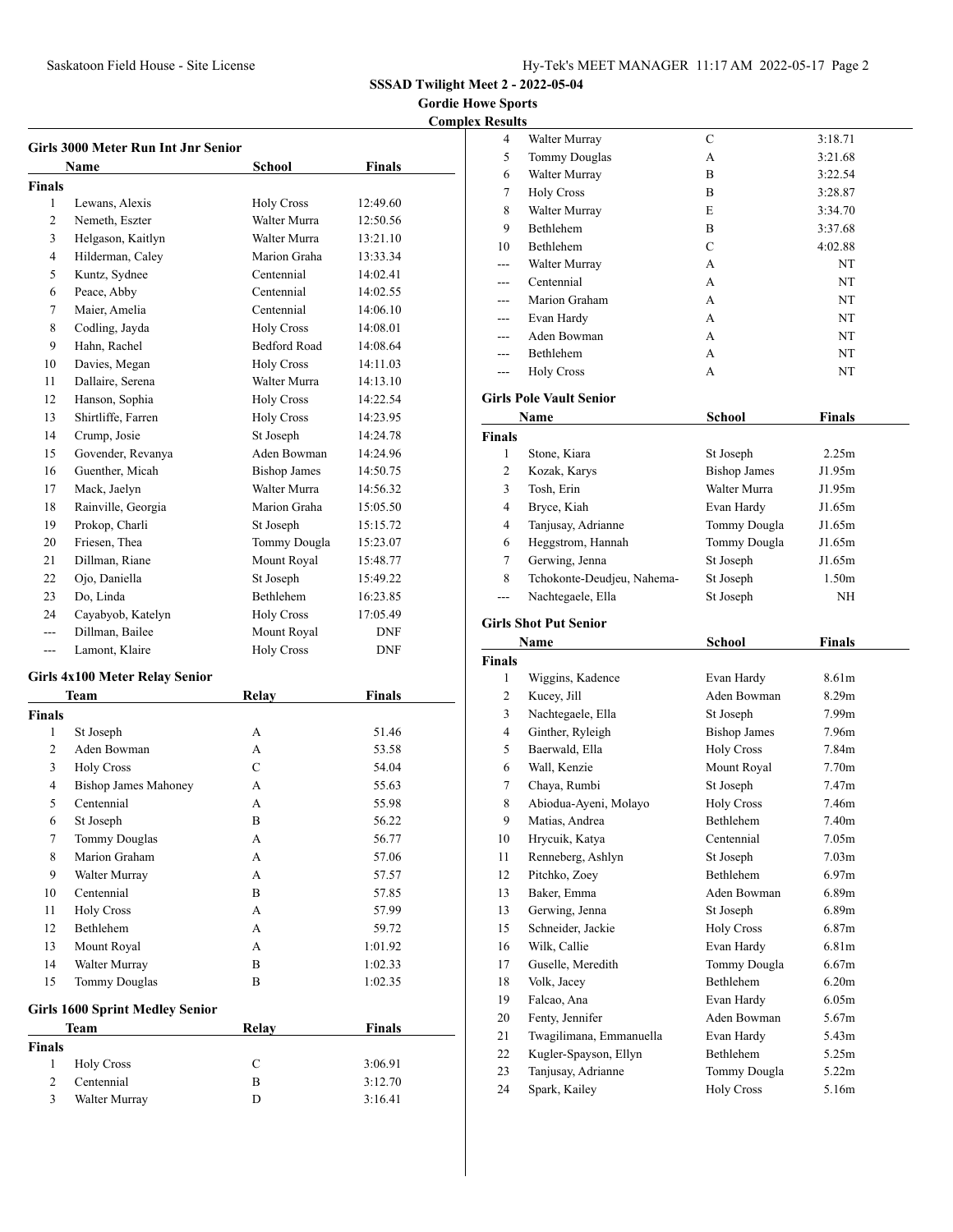**Gordie Howe Sports** 

**Complex Results**

| Girls Javelin Throw Senior |                                            |                                       |                   |  |
|----------------------------|--------------------------------------------|---------------------------------------|-------------------|--|
|                            | Name                                       | School                                | Finals            |  |
| Finals                     |                                            |                                       |                   |  |
| 1                          | Kucey, Jill                                | Aden Bowman                           | 22.65m            |  |
| 2                          | Allcock, Emily                             | <b>Bedford Road</b>                   | 20.44m            |  |
| 3                          | Ginther, Ryleigh                           | <b>Bishop James</b>                   | 19.72m            |  |
| 4                          | Schneider, Jackie                          | <b>Holy Cross</b>                     | 19.62m            |  |
| 5                          | Gerwing, Jenna                             | St Joseph                             | 19.45m            |  |
| 6                          | Nachtegaele, Ella                          | St Joseph                             | 18.87m            |  |
| 7                          | Morin, Meghan                              | Bethlehem                             | 18.50m            |  |
| 8                          | Wiggins, Kadence                           | Evan Hardy                            | 18.48m            |  |
| 9                          | Renneberg, Ashlyn                          | St Joseph                             | 17.52m            |  |
| 10                         | Sohnchen, Lindsay                          | Mount Royal                           | 16.84m            |  |
| 11                         | Volk, Jacey                                | <b>Bethlehem</b>                      | 16.70m            |  |
| 12                         | Wilk, Callie                               | Evan Hardy                            | 16.50m            |  |
| 13                         | Kalnicki, Emily                            | Bethlehem                             | 15.95m            |  |
| 14                         | Pitchko, Zoey                              | <b>Bethlehem</b>                      | 13.85m            |  |
| 15                         | Kuhanga, Favour                            | Tommy Dougla                          | 13.33m            |  |
| 16                         | Kugler-Spayson, Ellyn                      | Bethlehem                             | 12.87m            |  |
| 17                         | Pokoyoway, Teaghan                         | <b>Holy Cross</b>                     | 12.32m            |  |
| 18                         | Baerwald, Ella                             | <b>Holy Cross</b>                     | 11.80m            |  |
| 19                         | Fenty, Jennifer                            | Aden Bowman                           | 11.40m            |  |
| 20                         | Spark, Kailey                              | <b>Holy Cross</b>                     | 7.00 <sub>m</sub> |  |
|                            |                                            |                                       |                   |  |
|                            | <b>Boys 3000 Meter Run Intermediate</b>    |                                       |                   |  |
|                            | Name                                       | <b>School</b>                         | <b>Finals</b>     |  |
| Finals                     |                                            |                                       |                   |  |
| 1                          | Daba, Yerosen                              | <b>Holy Cross</b>                     | 10:25.62          |  |
| 2                          | English, Alistair                          | Walter Murra                          | 10:56.86          |  |
| 3                          | Trejo Monroy, Meteo                        | Aden Bowman                           | 10:58.53          |  |
| 4                          | Friesen, Bennett                           | Walter Murra                          | 10:58.80          |  |
| 5                          | Farthing, Graham                           | Evan Hardy                            | 10:58.81          |  |
| 6                          | Amundson, Severin                          | Walter Murra                          | 11:05.12          |  |
| 7                          | Dodge, Preston                             | St Joseph                             | 11:06.25          |  |
| 8                          | Whittet, Arnold                            | Evan Hardy                            | 11:26.78          |  |
| 9                          | Shaw, Maddox                               | <b>Bishop James</b><br>Walter Murra   | 11:28.03          |  |
| 10                         | McCumber, Bennett                          |                                       | 11:33.25          |  |
| 11                         | Horbach, Teegan                            | <b>Holy Cross</b>                     | 11:38.98          |  |
| 12                         | Stewart, Gavin                             | Centennial                            | 11:40.09          |  |
| 13                         | Loshack, Eastan                            | Aden Bowman                           | 11:41.66          |  |
| 14                         | Nightengale, Luke                          | <b>Bishop James</b>                   | 11:48.49          |  |
| 15                         | Frank, Boden<br>Ross, Beau                 | <b>Holy Cross</b><br><b>Bethlehem</b> | 11:48.65          |  |
| 16                         |                                            |                                       | 12:15.40          |  |
| 17                         | Patterson, Connor                          | Aden Bowman                           | 12:21.96          |  |
| 18                         | Dubiel, Landon                             | Bethlehem                             | 12:29.83          |  |
| 19                         | Weldemika, Henok                           | Bethlehem                             | 12:40.83          |  |
| ---                        | Wolsworth, Rocky                           | Walter Murra                          | DNF               |  |
| ---                        | Siqueira, Joseph                           | Centennial                            | DNF               |  |
| ---                        | Lopez, Josh<br>Gyurik, Kevin               | St Joseph<br>Marion Graha             | <b>DNF</b>        |  |
| $---$                      |                                            |                                       | DNF               |  |
|                            | <b>Boys 4x100 Meter Relay Intermediate</b> |                                       |                   |  |

| $\cdot$       | Team      | <br>Relay | <b>Finals</b> |
|---------------|-----------|-----------|---------------|
| <b>Finals</b> |           |           |               |
|               | Bethlehem |           | 49.02         |

| 2                  | <b>Tommy Douglas</b>                | А                        | 51.69              |  |
|--------------------|-------------------------------------|--------------------------|--------------------|--|
| 3                  | Saskatoon Christ                    | A                        | 52.01              |  |
| 4                  | Aden Bowman                         | A                        | 52.14              |  |
| 5                  | Mount Royal                         | A                        | 52.38              |  |
| 6                  | <b>Bishop James Mahoney</b>         | A                        | 52.53              |  |
| 7                  | St Joseph                           | A                        | 53.23              |  |
| 8                  | Marion Graham                       | A                        | 53.89              |  |
| 9                  | Centennial                          | A                        | 54.02              |  |
| 10                 | <b>Bedford Road</b>                 | A                        | 55.00              |  |
| 11                 | Walter Murray                       | B                        | 56.69              |  |
|                    | <b>Boys Pole Vault Intermediate</b> |                          |                    |  |
|                    | Name                                | <b>School</b>            | Finals             |  |
|                    |                                     |                          |                    |  |
| <b>Finals</b><br>1 |                                     |                          |                    |  |
|                    | Sembalerus, Takis                   | Walter Murra             | 2.20 <sub>m</sub>  |  |
| 1                  | Adeleke, Justus                     | St Joseph                | 2.20 <sub>m</sub>  |  |
| 3                  | Dueck, Jeremy                       | <b>Bishop James</b>      | 2.05 <sub>m</sub>  |  |
| 4                  | Chatterson, Beck                    | Evan Hardy               | 1.90 <sub>m</sub>  |  |
| $---$              | Chowdhury, Argho                    | Centennial               | NH                 |  |
|                    | <b>Boys Shot Put Intermediate</b>   |                          |                    |  |
|                    | Name                                | School                   | <b>Finals</b>      |  |
| <b>Finals</b>      |                                     |                          |                    |  |
| 1                  | Saw, Theo                           | Mount Royal              | 12.03m             |  |
| 2                  | Sial, Huzaifa                       | <b>Holy Cross</b>        | 11.80m             |  |
| 3                  | Higgs, Kaleb                        | Evan Hardy               | 11.12m             |  |
| 4                  | Creighton, Greyson                  | Centennial               | 10.01 <sub>m</sub> |  |
| 5                  | Ewejobi, Raphael                    | St Joseph                | 9.96m              |  |
| 6                  | Cook, Nicholas                      | <b>Bishop James</b>      | 9.84m              |  |
| 7                  | Penner, Landen                      | Bethlehem                | 9.82 <sub>m</sub>  |  |
| 8                  | Wall, Carter                        |                          | 9.53m              |  |
|                    |                                     | <b>Holy Cross</b>        |                    |  |
| 8                  | Lukan, Dominic                      | Evan Hardy<br>Centennial | 9.53m              |  |
| 10                 | Gorniak, Jonah                      |                          | 8.96m              |  |
| 11                 | Ramos, Ri                           | <b>Bedford Road</b>      | 8.58m              |  |
| 12                 | Krug, Aaron                         | <b>Bedford Road</b>      | 7.91 <sub>m</sub>  |  |
| 13                 | Conley, Max                         | Bethlehem                | 7.49 <sub>m</sub>  |  |
| 14                 | Granger, Simon                      | <b>Holy Cross</b>        | 7.38m              |  |
| 15                 | Daviduke, Rylan                     | Marion Graha             | 6.90 <sub>m</sub>  |  |
| 16                 | Chowdhury, Argho                    | Centennial               | 6.65m              |  |
|                    | <b>Boys 3000 Meter Run Junior</b>   |                          |                    |  |
|                    | Name                                | School                   | Finals             |  |
| <b>Finals</b>      |                                     |                          |                    |  |
| 1                  | Zoymar, Rayane                      | Walter Murra             | 10:32.98           |  |
| $\overline{2}$     | Hussey, Michael                     | Walter Murra             | 10:37.99           |  |
| 3                  | Gust, Rhett                         | <b>Bethlehem</b>         | 10:48.86           |  |
| 4                  | Andrew, Sam                         | <b>Holy Cross</b>        | 10:52.45           |  |
| 5                  | Anstey, Mathew                      | St Joseph                | 11:00.23           |  |
| 6                  | Zhao, Elijah                        | Walter Murra             | 11:33.54           |  |
| 7                  | Sauder, Kish                        | St Joseph                | 11:43.01           |  |
| 8                  | Govender, Kaelin                    | Aden Bowman              | 11:45.19           |  |
| 9                  | Howell Bourner, Noah                | <b>Holy Cross</b>        | 12:03.82           |  |
| 10                 | Rochefort, Ashton                   | Bethlehem                | 12:32.76           |  |
| 11                 | Wong, Lo                            | Walter Murra             | 12:33.02           |  |
| 12                 | Block, Ezra                         | <b>Bedford Road</b>      | 12:37.21           |  |
|                    |                                     |                          |                    |  |

13 Avci, Devin Holy Cross 12:46.40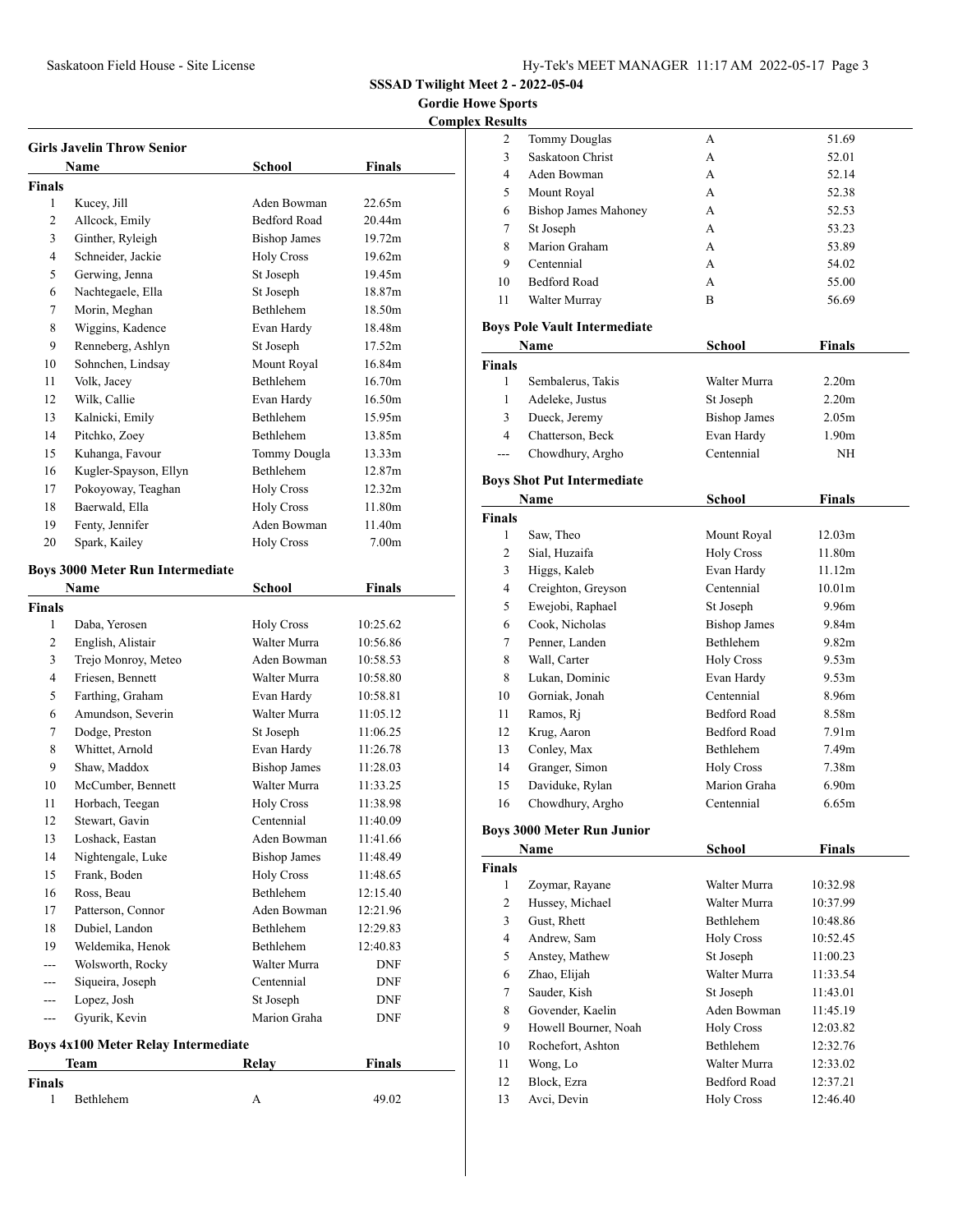**Gordie Howe Sports** 

**Complex Results** 

|                |                                      |                     | Complex           |
|----------------|--------------------------------------|---------------------|-------------------|
|                | Finals  (Boys 3000 Meter Run Junior) |                     |                   |
|                | Name                                 | <b>School</b>       | <b>Finals</b>     |
| 14             | Zhang, Tom                           | Centennial          | 12:48.00          |
| 15             | Parker, Sawyer                       | Evan Hardy          | 12:57.16          |
|                | <b>Boys 4x100 Meter Relay Junior</b> |                     |                   |
|                | Team                                 | Relay               | Finals            |
| <b>Finals</b>  |                                      |                     |                   |
| 1              | St Joseph                            | А                   | 48.24             |
| 2              | Aden Bowman                          | A                   | 48.51             |
| 3              | <b>Holy Cross</b>                    | A                   | 50.57             |
| 4              | Centennial                           | А                   | 51.14             |
| 5              | Evan Hardy                           | А                   | 51.60             |
| 6              | Walter Murray                        | A                   | 52.34             |
| 7              | Bethlehem                            | А                   | 53.07             |
| 8              | <b>Bedford Road</b>                  | А                   | 53.84             |
| 9              | Mount Royal                          | А                   | 56.94             |
|                | <b>Boys Pole Vault Junior</b>        |                     |                   |
|                | Name                                 | School              | Finals            |
| <b>Finals</b>  |                                      |                     |                   |
| 1              | Sikora, Christopher                  | <b>Holy Cross</b>   | 2.05 <sub>m</sub> |
| 2              | Anstey, Mathew                       | St Joseph           | 1.75m             |
|                | <b>Boys Shot Put Junior</b>          |                     |                   |
|                | Name                                 | <b>School</b>       | <b>Finals</b>     |
| <b>Finals</b>  |                                      |                     |                   |
| 1              | Sommacal, Noah                       | St Joseph           | 11.64m            |
| 2              | Nickel, Sam                          | <b>Holy Cross</b>   | 9.87 <sub>m</sub> |
| 3              | Obamwanyi, Churchill                 | St Joseph           | 9.40 <sub>m</sub> |
| 4              | Toledo, Jhello                       | <b>Bedford Road</b> | 9.34m             |
| 5              | Rochefort, Ashton                    | Bethlehem           | 8.75m             |
| 6              | Hendry, Kiefer                       | <b>Bedford Road</b> | 8.70m             |
| 7              | Nickolayou, Hutton                   | <b>Bishop James</b> | 8.36m             |
| 8              | Sembalerus, Takis                    | Walter Murra        | 6.86m             |
| 9              | Wagner, Noah                         | Mount Royal         | 6.73 <sub>m</sub> |
| 10             | Elayan Awad, Amjad                   | Mount Royal         | 6.57 <sub>m</sub> |
| 11             | Liu, Joah                            | Walter Murra        | 6.18m             |
|                | <b>Boys 3000 Meter Run Senior</b>    |                     |                   |
|                | Name                                 | <b>School</b>       | <b>Finals</b>     |
| <b>Finals</b>  |                                      |                     |                   |
| 1              | Dosman, Nathaniel                    | Aden Bowman         | 9:49.34           |
| $\overline{c}$ | Crosschild, Kinley                   | <b>Bishop James</b> | 10:03.99          |
| 3              | Crosschikd, Jayvin                   | <b>Bishop James</b> | 10:13.43          |
| 4              | Gorniak, Jonathan                    | Centennial          | 10:13.45          |
| 5              | Walsworth, Maclain                   | Walter Murra        | 10:17.23          |
| 6              | Chan, Gilbert                        | Walter Murra        | 10:17.79          |
| 7              | Young, Matthew                       | Evan Hardy          | 10:20.24          |
| 8              | Bargen, Micah                        | <b>Bedford Road</b> | 10:34.98          |
| 9              | Broderick, Jason                     | Evan Hardy          | 10:35.43          |
| 10             | Heppner, Jacob                       | <b>Bishop James</b> | 11:27.83          |
| 11             | Gresty, Kiefer                       | St Joseph           | 11:33.49          |
| 12             | McKague, Liam                        | Walter Murra        | 11:41.97          |
| 13             | Couture, Paydon                      | Bethlehem           | 11:45.93          |
| 14             | Tarasoff, Dominic                    | Ecole Canadi        | 11:57.52          |
|                |                                      |                     |                   |

| esuīts |                |                   |          |
|--------|----------------|-------------------|----------|
| 15     | Akalonu, Brian | <b>Holy Cross</b> | 12:00.29 |
| 16     | Holzman, Jack  | <b>Holy Cross</b> | 12:00.65 |
| 17     | Krueger, Kyle  | Tommy Dougla      | 12:15.42 |
| 18     | Horbach, Ty    | <b>Holy Cross</b> | 12:16.49 |
| 19     | Siddiqui, Mahd | Tommy Dougla      | 12:43.12 |
| 20     | Shipley, Alex  | Evan Hardy        | 12:58.48 |
| 21     | Prince, Louis  | Ecole Canadi      | 12:59.17 |
|        |                |                   |          |

#### **Boys 4x100 Meter Relay Senior**

| <b>Team</b>    |                      | Relay | <b>Finals</b> |
|----------------|----------------------|-------|---------------|
| <b>Finals</b>  |                      |       |               |
| 1              | Marion Graham        | А     | 47.25         |
| $\overline{c}$ | Aden Bowman          | А     | 47.42         |
| 3              | Centennial           | А     | 47.65         |
| $\overline{4}$ | St Joseph            | А     | 47.86         |
| 5              | Walter Murray        | А     | 47.93         |
| 6              | Bethlehem            | А     | 50.05         |
| 7              | Evan Hardy           | А     | 50.67         |
| 8              | St Joseph            | B     | 51.18         |
| 9              | ED Feehan            | А     | 51.66         |
| 10             | Centennial           | B     | 51.86         |
| 11             | <b>Holy Cross</b>    | B     | 52.24         |
| 11             | Evan Hardy           | B     | 52.24         |
| 13             | <b>Bedford Road</b>  | А     | 52.98         |
| 14             | <b>Tommy Douglas</b> | А     | 53.42         |
| 15             | <b>Tommy Douglas</b> | B     | 53.93         |
| ---            | <b>Holy Cross</b>    | А     | DO            |

# **Boys 1600 Sprint Medley Senior**

| Team           |                               | Relay               | <b>Finals</b>     |
|----------------|-------------------------------|---------------------|-------------------|
| <b>Finals</b>  |                               |                     |                   |
| 1              | Walter Murray                 | B                   | 2:40.79           |
| 2              | <b>Holy Cross</b>             | A                   | 2:42.05           |
| 3              | <b>Bethlehem</b>              | A                   | 2:42.07           |
| $\overline{4}$ | St Joseph                     | A                   | 2:44.39           |
| 5              | Walter Murray                 | $\mathcal{C}$       | 2:45.90           |
| 6              | Walter Murray                 | E                   | 2:54.54           |
| 7              | <b>Holy Cross</b>             | B                   | 2:58.00           |
| 8              | Evan Hardy                    | A                   | 3:00.61           |
| 9              | Walter Murray                 | A                   | 3:02.65           |
| 10             | Walter Murray                 | F                   | 3:06.37           |
| 11             | Centennial                    | A                   | 3:08.63           |
| 12             | Walter Murray                 | D                   | 3:15.20           |
| 13             | Walter Murray                 | G                   | 3:15.81           |
|                | <b>Boys Pole Vault Senior</b> |                     |                   |
|                | Name                          | School              | <b>Finals</b>     |
| <b>Finals</b>  |                               |                     |                   |
| 1              | Trumbley, Dylan               | <b>Holy Cross</b>   | 3.10 <sub>m</sub> |
| 2              | Witt, Ashwin                  | Aden Bowman         | J2.65m            |
| 3              | Dimande, Tiago                | <b>Holy Cross</b>   | J2.65m            |
| 4              | Kemmer, Blake                 | <b>Bedford Road</b> | J2.50m            |
| $\overline{4}$ | Dignean, Brian                | Evan Hardy          | J2.50m            |
| 6              | Sweet, Ripley                 | <b>Bedford Road</b> | J2.35m            |
| 6              | Walsworth, Maclain            | Walter Murra        | J2.35m            |
| 8              | Lovegrove, Troy               | <b>Holy Cross</b>   | J2.35m            |
|                |                               |                     |                   |